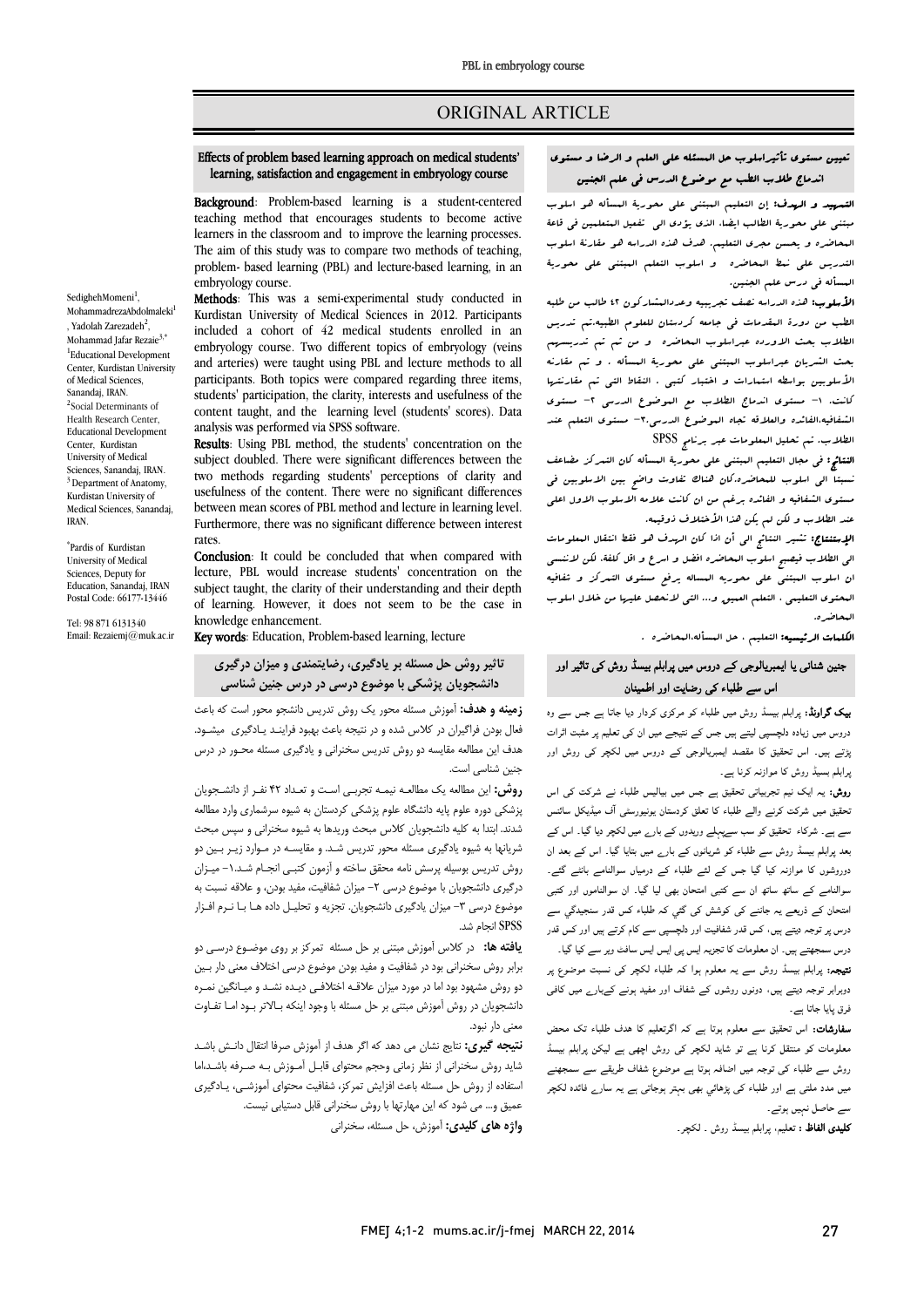$\overline{a}$  $\overline{a}$ 

#### **INTRODUCTION**

 One of the most important steps in learning is selecting an appropriate teaching method that can encourage active accordingly promote the learning process. Generally Lecture is the most common method of academic education. In spite of the profuse information conveyed to a large audience in a short time, this method does not seem to be appropriate for teaching a variety of educational contents  $(1)$ learning and improve motivation in classrooms and contents (1).

 Problem solving or problem-based learning model is one of the active and student-centered approaches that encourage students to be independent in their learning and identify critical thinking skills and evidence-based clinical decision- making as well as teamwork and peer relationships (2).Using real patients' problems for learning is the main feature of PBL. This technique is used in both basic and where students discuss what they are taught. Teaching in small groups develops intellectual skills, such as reasoning, problem-solving and adopting the right attitude. Moreover, such as active listening, logical speaking, discussion and group leadership  $(3)$ . There is a plethora of literature claiming that problem-based learning is an appropriate method for clinical training. In this method, students are goals, while teachers are responsible for directing students learners' needs for lifelong learning. This method enhances clinical science, and it is a learning method in small groups it is argued that PBL develops students' interpersonal skills, responsible for their learning and assessment of learning as facilitators of learning (4).

 The courses in basic sciences are presented before students enter the hospital; thus, the content of the courses and High volume courses, time constraints, and the length of the general medicine course require considering their application in clinical practice are not well-integrated. educational strategies to increase motivation in students.

 This study was designed to compare two instructional teaching embryology. The study compared level of students' engagement with the subject, students' learning and finally methods of problem-based learning and lecture method in transparency, usefulness, and interest in the subject.

#### **METHODS**

 This was a semi-experimental study drawing on a statistical population of all the 42 medical students enrolled in an embryology course, in the second semester of the academic All of the students who had selected the embryology course were included in the study, except for those who did not take the final exam. In this study, two main topics of arteries and veins in embryology course were selected to be taught asing two unclear instructional includes. These two topics<br>were selected because they approximately include an equal year 2011-2012, in Kurdistan University of Medical Sciences. using two different instructional methods. These two topics volume of content and identical difficulty level.

 At the outset, the veins topic was presented using conventional lectures for all students. Then, using problem- 2 hours for veins topic and 6 hours for arteries to be taught. based learning approach the veins topic was taught. It took

 the 42 students were divided into 6 groups based on their seating arrangement in the class ('15). Primarily, the teacher gave a brief explanation about the problem-based teaching groups. Next, the students were directed to classrooms, equipped with internet access, in order to search for evidence they needed. One or two of students in each In the first session of problem-based learning method, all methods (15') and a clinical problem was introduced to the group were sent to search in the library.

group were sent to search in the ilorary.<br>Later, the whole class reunited to discuss the result of teamwork and to brainstorm ('30). At this point, the teacher gathered all groups to provide feedback to the ones which were presenting their findings. Finally, in the reunion, all groups were posed with another chilical question and were<br>asked to continue their search on the internet and in the groups were posed with another clinical question and were library to find relevant resources and articles.

 In the second session, students in classrooms, which were equipped with computers, examined the broader topics of merest and discussed them (40). A member of each group<br>was selected to present the findings in class ('60). Afterwards, 7 related issues were given to the students. The students were asked to summarize the material for the next meeting and review the related literature ('10); in addition, group representative and he/she became responsible for interest and discussed them ('40). A member of each group in each session one of the students was assigned as the guidance and coordination of the related members.

 In the third session, group representatives asked students to present their findings and search results. All findings for the whole class after being discussed by students ('50).The teacher, also, gave appropriate feedback on all the students' activities, such as teamwork, group participation and the desired responses. Finally, the students reunited the end, the teacher offered additional explanations were depicted on slides and were prepared for presentation and presented the results and solutions obtained ('40). In drawing on the ideas of other students ('30).

 The assessment of the students focused on the three following criteria:

1 - Level of students' engagement with the subject

2 - The amount of transparency, usefulness, and interest in the subject

3 - Students' Learning level

Fo see if the first objective, i.e. student involvement, was<br>achieved, the students were given an envelope containing a question in the middle of each session: "What were you thinking about, exactly before opening this envelop?"; their responses were divided into three categories: 1 - exclusively unrelated to classes. The data were analyzed subsequently Í To see if the first objective, i.e. student involvement, was about the subject, 2–related to the classroom, 3 - topics using descriptive statistics.

 The second objective was to assess the quality of teaching (transparency, usefulness, and interest in the subject). At based methods, a questionnaire was distributed among students. The questionnaire assessed three items: the degree of transparency, the interest rate and the usefulness of the method, using a traditional 5 point Likert scale ranging from "highly disagree to highly agree". The data<br>were then analyzed using paired sample t-test the end of each session, in both lecture-based and problemwere, then, analyzed using paired sample t-test.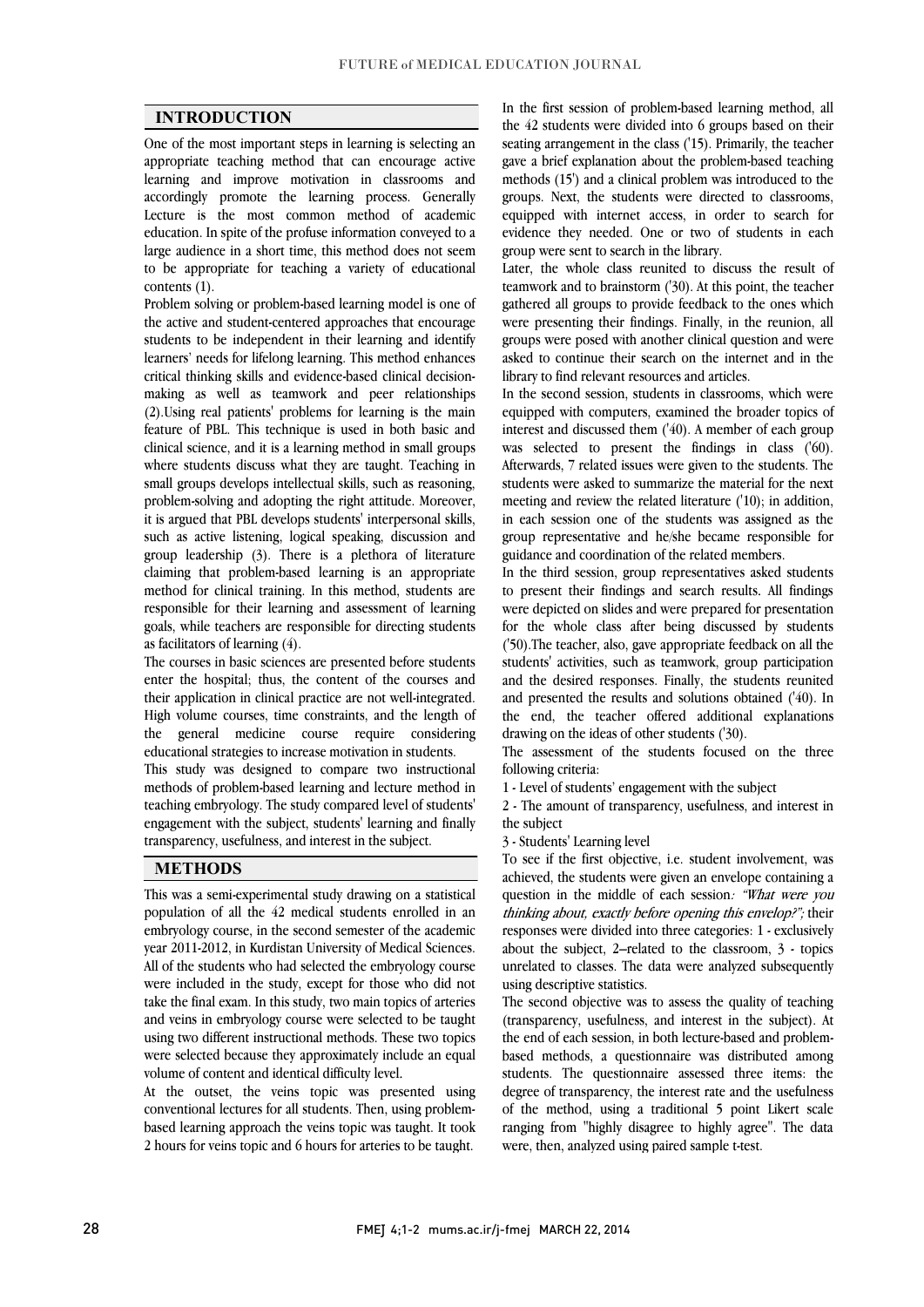$\overline{a}$ 

 To assess students' learning level, all students were assessed through a comprehensive examination on both topics (veins and arteries), in which questions were peer-checked by 2 people. The scores were analyzed using SPSS software and L paired samples t tests.

### **RESULTS**

 All the 42 students in the class participated in the study. In response to the question *what were you thinking about*,<br>*exactly before opening of this envelop?*", analysis revealed that 50% of students in Problem-based learning class were focused on the main issue. Nevertheless, only about 21 % of students in lecture-based traditional class were focused on response to the question "What were you thinking about, the main issue. The results are presented in Table 2.

 Regarding the second issue, the quality of teaching, interest, transparency and usefulness of the subject were investigated. As with the issue of transparency, the results showed that the intervention group scores were significantly higher than the the scores of the intervention group were significantly higher were not significant differences between the two groups score In the level of interest and motivation,  $(p > 0.05)$  (Table 5).<br>Students' learning and understanding was assessed by means of a written test. The results showed the mean score of students in problem-based learning method was higher than conventional lectur-based method, but this difference control group ( $p < 0.05$ ). On usefulness of teaching methods, than the control group scores ( $p < 0.05$ ). Conversely, there in the level of interest and motivation,  $(p > 0.05)$  (Table 3). was not statistically significant ( $p > 0.05$ ).

| Table 1. Distribution of responses regarding the level of engagement with the subject |                         |                                              |                                                |           |  |
|---------------------------------------------------------------------------------------|-------------------------|----------------------------------------------|------------------------------------------------|-----------|--|
| <b>Teaching Methods</b>                                                               | <b>Focus on subject</b> | <b>Focus on concepts</b><br>related to class | <b>Focus on concepts</b><br>unrelated to class | Total     |  |
| PBL                                                                                   | $21\frac{6}{50}$        | 19(%45.24)                                   | 2(9/64.7)                                      | 42 (%100) |  |
| Lecture-based                                                                         | 9(%21.45)               | $25 \left( \frac{9}{6} \right.59.56$         | 8(%9.19)                                       | 42 (%100) |  |

 $\overline{a}$ 

|                   |  | Specifically about the subject<br>(person)                    | Concepts associated with the class<br>(person)                                        | Issues unrelated to class (people)               |
|-------------------|--|---------------------------------------------------------------|---------------------------------------------------------------------------------------|--------------------------------------------------|
| PBL classroom     |  | 1. Talk about the early stages of<br>vascular development (2) | 1. Talk about molecular evolution<br>vessels $(4)$                                    | 1. This topic is too important $(1)$             |
|                   |  | (2)                                                           | 2. Traced the evolution of the arteries 2. Talk about coarctation of the aorta<br>(2) | 2. I feel good about the lesson (1)              |
|                   |  | 3. Talk about umbilical and yolksac<br>vessels $(2)$          | 3. Talk about double pharyngeal<br>arteries Arch(3)                                   |                                                  |
|                   |  | 4. Answers to questions (2)                                   | 4. Talk about the right aortic arch (3)                                               |                                                  |
|                   |  | 5. Discussion with Group (3)                                  | 5. Talk about the right sub-clavian<br>artery anomalies (3)                           |                                                  |
|                   |  | 6. Talk about Arch pharyngeal artery<br>(4)                   |                                                                                       |                                                  |
|                   |  | 7. Talk about the circulation of the<br>fetus and newborn (3) |                                                                                       |                                                  |
|                   |  | 8. Talk about the circulatory changes<br>at birth $(3)$       |                                                                                       |                                                  |
|                   |  | 1. Thinking about the subject matter<br>(1)                   | 1. Speaking with other students(2)                                                    | 1. How do I pass the test $(2)$                  |
|                   |  | 2. Looking at the slides (1)                                  | 2. Thinking about the speech (3)                                                      | 2. How do I solve my financial<br>problems $(1)$ |
|                   |  | 3. Taking notes (1)                                           | $3.$ Eating $(3)$                                                                     | 3. I have little time to study $(1)$             |
|                   |  | 4. Taking notes and listening (1)                             | 4. Getting the slide of professor (2)                                                 | 4. What can I do on weekends (1)                 |
| lecture Classroom |  | 5. Listening (1)                                              | 5. Break up $(3)$                                                                     | 5. Reading text messages (2)                     |
|                   |  | 6. Writing and highlighting (1)                               | 6. Thinking about the anatomy (2)                                                     | 6. Listening to music with headphone<br>(1)      |
|                   |  | 7. What is important in this<br>session(1)                    | 7. I'm tired $(3)$                                                                    |                                                  |
|                   |  | 8. How do I pass the course (1)                               | 8. I should complete the notes (4)                                                    |                                                  |
|                   |  | 9. Try to learn by listening and<br>taking notes $(1)$        | 9. Thinking about the next class (4)                                                  |                                                  |
|                   |  |                                                               | 10. Histological buybooks (2)                                                         |                                                  |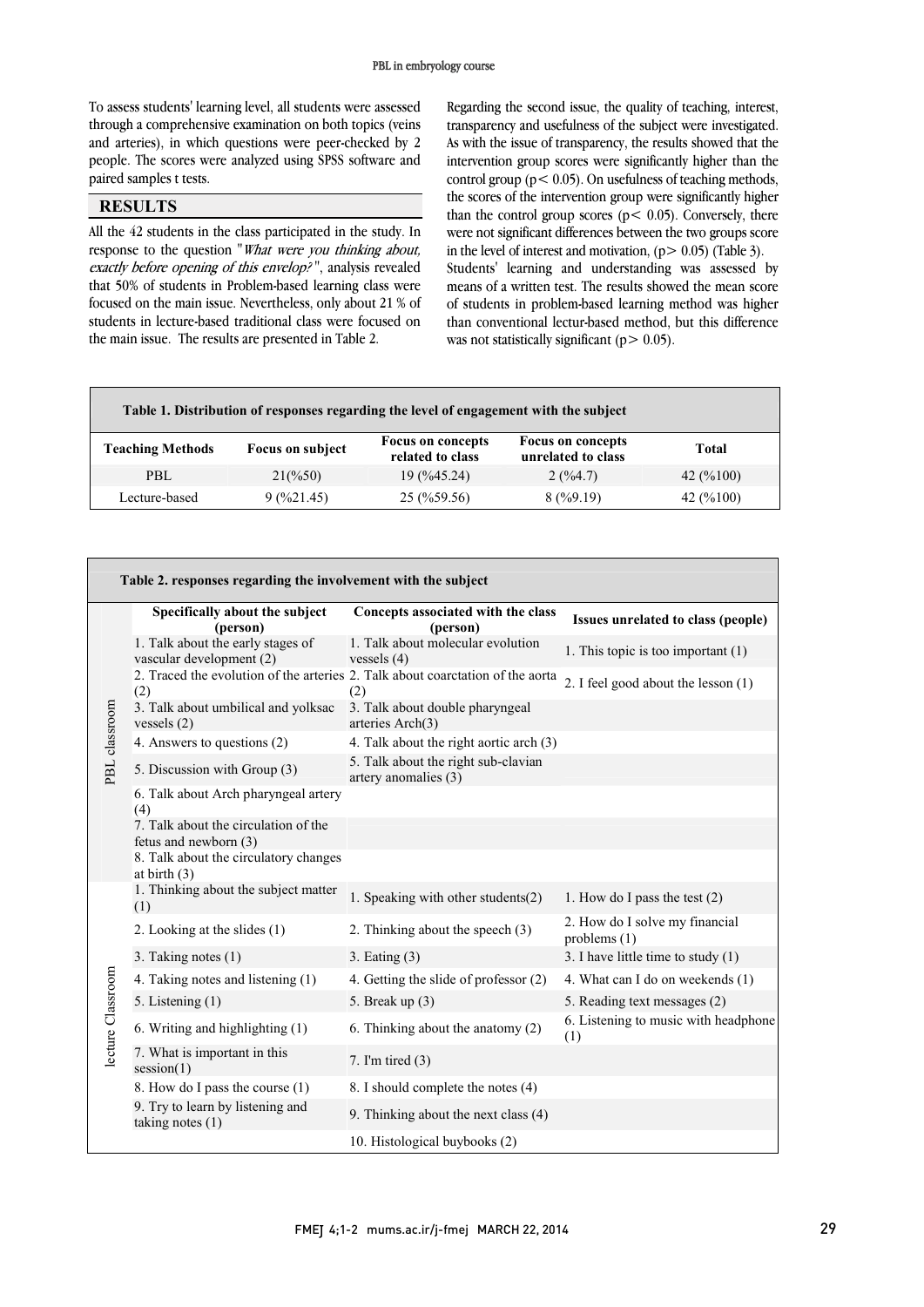| Table 3. Average scores given to the quality of teaching in both groups |                           |                    |                        |  |  |
|-------------------------------------------------------------------------|---------------------------|--------------------|------------------------|--|--|
| Evaluationtopic                                                         | Subject transparency (SD) | Interestrates (SD) | <b>Usefulness</b> (SD) |  |  |
| Lecture                                                                 | $3.43\pm0.667$            | $3.24\pm0.690$     | $3.24\pm 0.617$        |  |  |
| PBL                                                                     | $3.69\pm0.604$            | $3.63\pm0.611$     | $3.60\pm0.665$         |  |  |

ī

| Table 4. Average scores on the learning<br>intervention and control groups |                                       |                  |  |  |  |
|----------------------------------------------------------------------------|---------------------------------------|------------------|--|--|--|
| <b>Subject</b>                                                             | <b>Teaching method</b> Average scores |                  |  |  |  |
| Veins system                                                               | Lecture                               | $14.64\pm1.56$   |  |  |  |
| Arteries system                                                            | Problem solving                       | $14.83 \pm 1.87$ |  |  |  |

#### **DISCUSSION**

This study was designed to compare the impact of lecture and problem-based learning, in an embryology course, on students' motivation levels, clarity of subject, and the usefulness of the course. "It should be noted that learning does not happen without a deep understanding of the more the learners pay attention to the subjects, the more it is likely for them to learn and understand them. This is also true with motivation. Motivation can be defined as our Motivation is essential in learning and influences intelligence "(3). Therefore, any teaching method that increases students' concentration and motivation will increase learning. The results showed that students in method concentrate twice more on the subjects. Students thought subject transparency and usefulness of the method in problem-based method are significantly higher than the lecture method. However, there was no significant the subject, and deep understanding requires attention. The tendency to perform activities for known rewards. problem-based method compared with lecture-based difference between two methods regarding development of motivation.

 Several studies have been conducted in Iran and elsewhere to compare two or more different instructional methods. Literature review shows different results in this regard. The these methods, the relevance of the subject, the teacher's ability to guide a small group, and type of test database used. Abolhasani et al. in their study on students' learning in PBL concluded that problem-based methods in nursing education enhance learning in both clinical and basic<br>sciences (5) differences could be related to teachers' experience in using sciences (5).

 A study conducted by Mehdizadeh et al. to compare the anatomy taught by lecture and problem solving, showed that students' motivation and scores in problem solving though enhancement of students' motivation in the above study is not consistent with the results of the present study (6). In another study Kulayni et al. compared two methods concluded that students' scores in problem solving were method were significantly higher than lecture method, of lectures and problem solving in a biology course and

 higher than lecture based method (7).On the contrary a scores of learners in lecture method were higher than problem solving method (8). Another study in India found that histology and embryology were better taught through lectures (6). In Charite medical school two curriculums of on the traditional curriculum students spend the first two years on basic sciences and if they pass the final exams at the end of two years, they can enter the clinical phase. But in the problem solving method, clinical training starts from and from the fifth, semester more focus is placed on clinical sciences. The results revealed that up to the fourth semester, both groups' level of knowledge acquisition were equal. In semester four, however, a sharp increase of knowledge attainment was noticed in basic science. rights survey conducted on American residents indicated that "problem solving" and "traditional" were conducted. Based the first semester, while attending seminars is mandatory knowledge attainment was noticed in basic science. Higher throughout the course (9).

 Bligh believes that the lecture is as effective as other is less effective for fostering thinking and adopting the right attitude when compared with other methods. On the other hand, although problem solving method has many advantages, it should not be ignored that the structured Arousing students' curiosity by asking questions, the teacher's enthusiasm for teaching the desired content, feedback, and finally testing make the result of lecture very methods for transmitting information. Nevertheless, lecture lecturing is effective to convey teacher's experiences. effective (3).

 available population, the results cannot be generalized. Other investigations using random sampling and larger sample size should be designed to gain a better Since the samples in this study were selected from an understanding of the usefulness of the methods.

understanding of the usefulness of the methods.<br>The results of this study and other similar investigations indicate that there is no difference between lecture and problem based learning in knowledge transfer. However, it could be concluded that provided the lecture is structured and systematic enough, it could obtain even problem solving method enhances other generic skills, such as critical thinking (5), Research, long-life and meaningful learning. These skills cannot be achieved through mere lectures. The limitations of this study sampling method, teaching through problem-solving approach to be more time-consuming due to the specific nature of this type of training, lack of identical teaching content and eventually, the possible differences in the<br>degree of difficulty of the questions better results. On the other hand, many studies show that include lack of random sampling, using a convenient degree of difficulty of the questions.